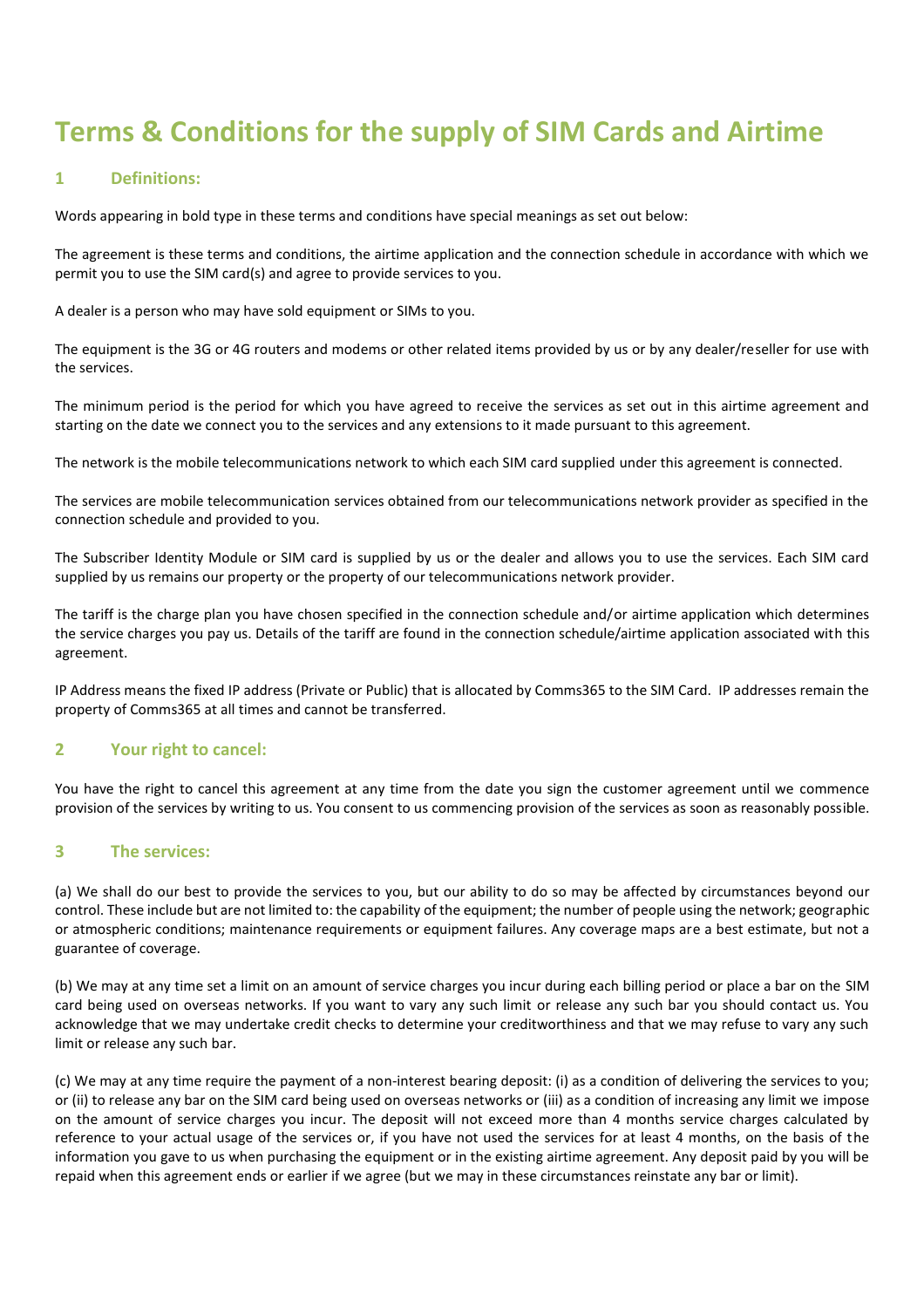(d) We do not block any ports as part of this service, so it is essential that adequate firewall protection is provided on your devices as Public IPs are visible from the Internet. Please note that 4G services also allow for the fast transmission and reception of data, so it is imperative that suitable equipment and protection is installed.

(e) 3G and 4G are not available in all locations. Before deciding on a particular SIM (3G or 4G), it is advisable to check on the mobile operators' Coverage checker (available on line) to see that there is 3G/4G/LTE signal in the location in which you wish to use the service. Comms365 cannot be held responsible if 3G / 4G is not available in the location where it will be deployed and no refunds are possible as this is a mobile service and designed for portability.

(f) Due to the increase in speed, 4G enables lots of data to be transmitted or received. If your device allows you to see and limit data usage, we strongly advise you to check and set this up so as not to incur any additional over usage charges. You can also use CommsPortal to view data usage and manage your estate, but we are not liable for your data usage (howsoever caused)

(g) It should also be noted that 4G SIMs on EE are not ruggedized (unlike our normal 3G M2M SIMs), this can mean that they are more prone to damage or will wear out after too many write-cycles (approx. 500,000 @ 25 degrees Celsius.)

# **4 Paying for the service:**

(a) You shall pay the service charges for the tariff you have chosen by direct debit. If you cancel the direct debit set up for payment of service charges we may impose an administration charge of £25. In these circumstances, we may also impose a surcharge of £2.50 per month to reflect our additional costs in processing non-direct debit payments. All non-direct debit payments shall be paid within 14 days of the date of our invoice. We may impose a surcharge of £15 for late payment of any invoice or if a direct debit is returned unpaid.

Set up and first quarter must be paid prior to the service being activated. Until this payment has been received and the contract signed, no services will be made live.

(b) We reserve the right to charge interest on late payments at the rate of 2% above the base lending rate of Barclays bank from the date the amount becomes due to the date of payment by you in full.

(c) You shall notify us of any billing queries within 7 days of the date of the invoice upon which the query arises and shall not withhold payment of any service charges set out in the queried invoice, or any invoice, by reason of your billing query until it has been resolved by us.

(d) We reserve the right to suspend the services we provide you on this contract and any subsequent contracts if you do not settle your invoices within a timely manner. The charge for re-activating the service will be £25.00 per service line once outstanding invoices have been paid.

(e) All figures in this agreement are expressed exclusive of value added tax.

#### **5 Your responsibilities:**

(a) You must (i) keep to any conditions we set regarding the use of the SIM card(s) or equipment (ii) tell us immediately if your name, address, bank account or credit card details change; (iii) tell us immediately if your SIM card(s) or equipment is lost or stolen and write to confirm the details.

You acknowledge that if your SIM card(s) or equipment is lost or stolen, you will not be responsible for any data charges incurred after you have notified us of that fact (and we have acknowledged receipt) but will be responsible for any data charges incurred beforehand. You should immediately use CommsPortal to Suspend and SIM or service that you believe has been stolen prior to contacting us.

(b) You must not: (i) use the SIM card or equipment (or allow it to be used) for any illegal purpose. We may report the incidents to the police or any other relevant official organisation; or (ii) use any equipment that has not been approved for use on the network. If you are not sure whether the equipment is approved, you may contact us.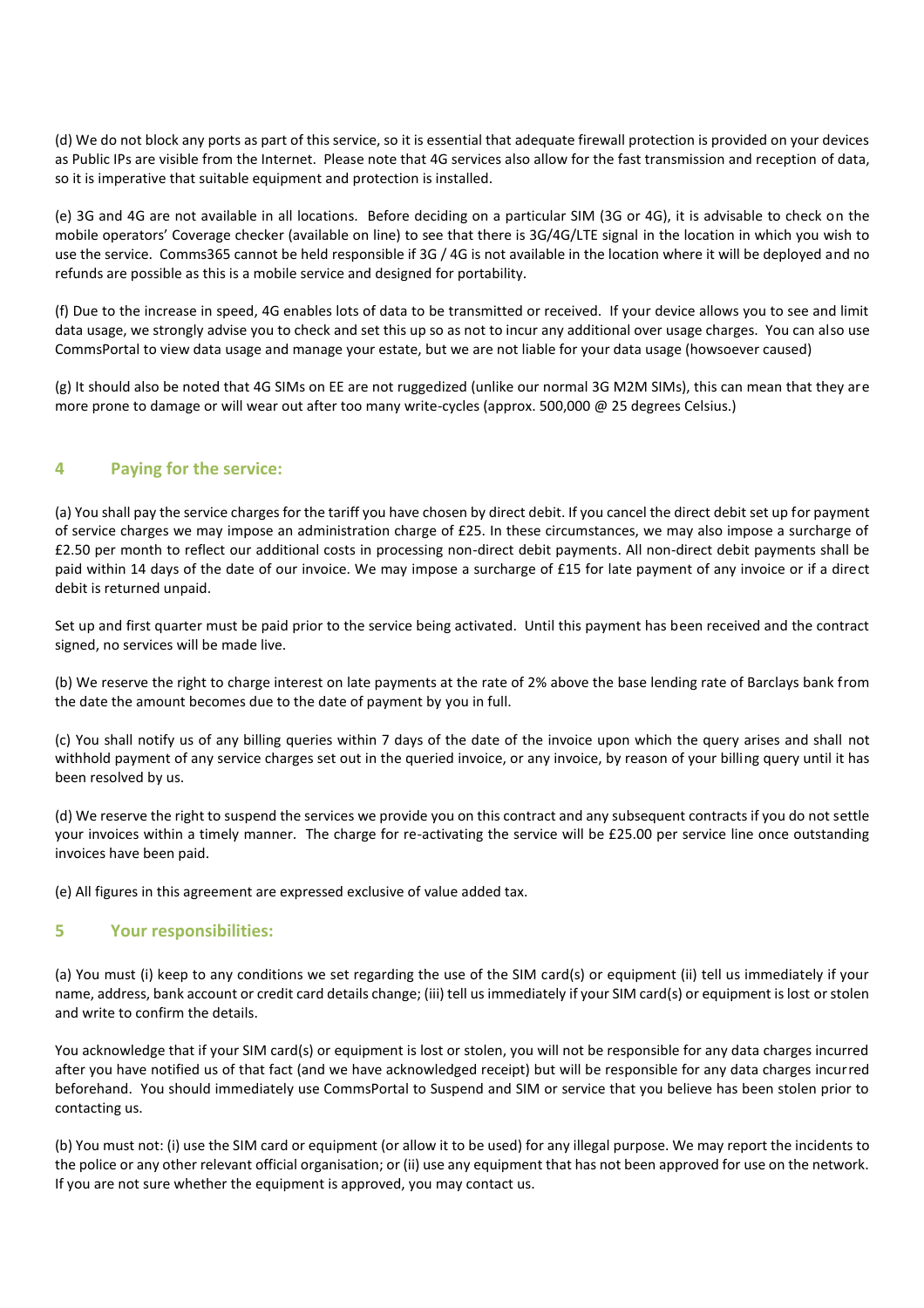(c) You are responsible for all data usage on your SIM and will pay all over usage charges incurred through the use of this service. Comms365 does not restrict data usage. We do not throttle or cap bandwidth, so the SIM can transmit as much data as it is asked to. This provides for a very robust solution designed to operate in both primary and failover situations.

(d) It is your responsibility to ensure that any equipment deployed as part of this service is adequately protected against  $3^{rd}$  party access / DDoS attacks or any misuse. Any usage incurred because of  $3<sup>rd</sup>$  party interference shall be your responsibility. As no ports are blocked on our SIM Service, Public IPs are accessible from the Internet and Firewall protection is highly recommended. By signing this contract you accept this liability. Please see SIM Security information at the end of this agreement. If your IP is compromised and you wish to change it to another IP address, an administration charge of £10 will be made per change to cover the quarantine period for the outgoing IP.

#### **6 How you can end this agreement:**

You can end this agreement in its entirety or part only insofar as it relates to the services delivered in respect of a particular SIM card in the following circumstances:

(a) immediately, if we break this agreement and cannot correct the situation within 14 days of you telling us about the break; or

(b) by giving us 30 days' written notice given to us at the address at the top of this page.

#### **7 What you have to pay when you end this agreement**

(a) If you end all or part of this agreement under 6(a) above, you will only have to pay the service charges to the date this agreement ends.

(b) If you end all or part of this agreement under 6(b) and the minimum period has ended we will (i) charge you £5 for the cost of disconnecting the relevant SIM cards from the network and (ii) charge you service charges to the end of the month that the 30 day period ends unless that period ends later than the 10th day of a month, in which case service charges will be payable up to the end of the following month.

(c) If you end all or part of this agreement under 6(b) and the minimum period has not ended you shall pay to us an amount being the sum of the remaining outstanding months rental to the end of the minimum period and notice period.

# **8 Changes to the services**

(a) You can apply to port/migrate the IP address(s) relating to a SIM card(s) to another network that we have connections to but we may charge you an administration fee of £25 in addition to any charges for termination that may be applicable under 7 above. IP address porting is not possible to another service provider other than Comms365.

(b) If the law changes or VAT or any other tax is increased, we can change the terms of this agreement accordingly by giving you notice.

(c) We can change the service charges at any time. If we increase the service charges in excess of the current retail price index, you can end this agreement by giving us written notice. You will then only have to pay invoices for the services that you already owe. This agreement will end 30 days after we receive your written notice. During the notice period the previous services charges will apply.

(d) It is unlikely, but we may need to change your mobile number or other number from time to time. We will let you know if this is the case.

#### **9 How we can end this agreement:**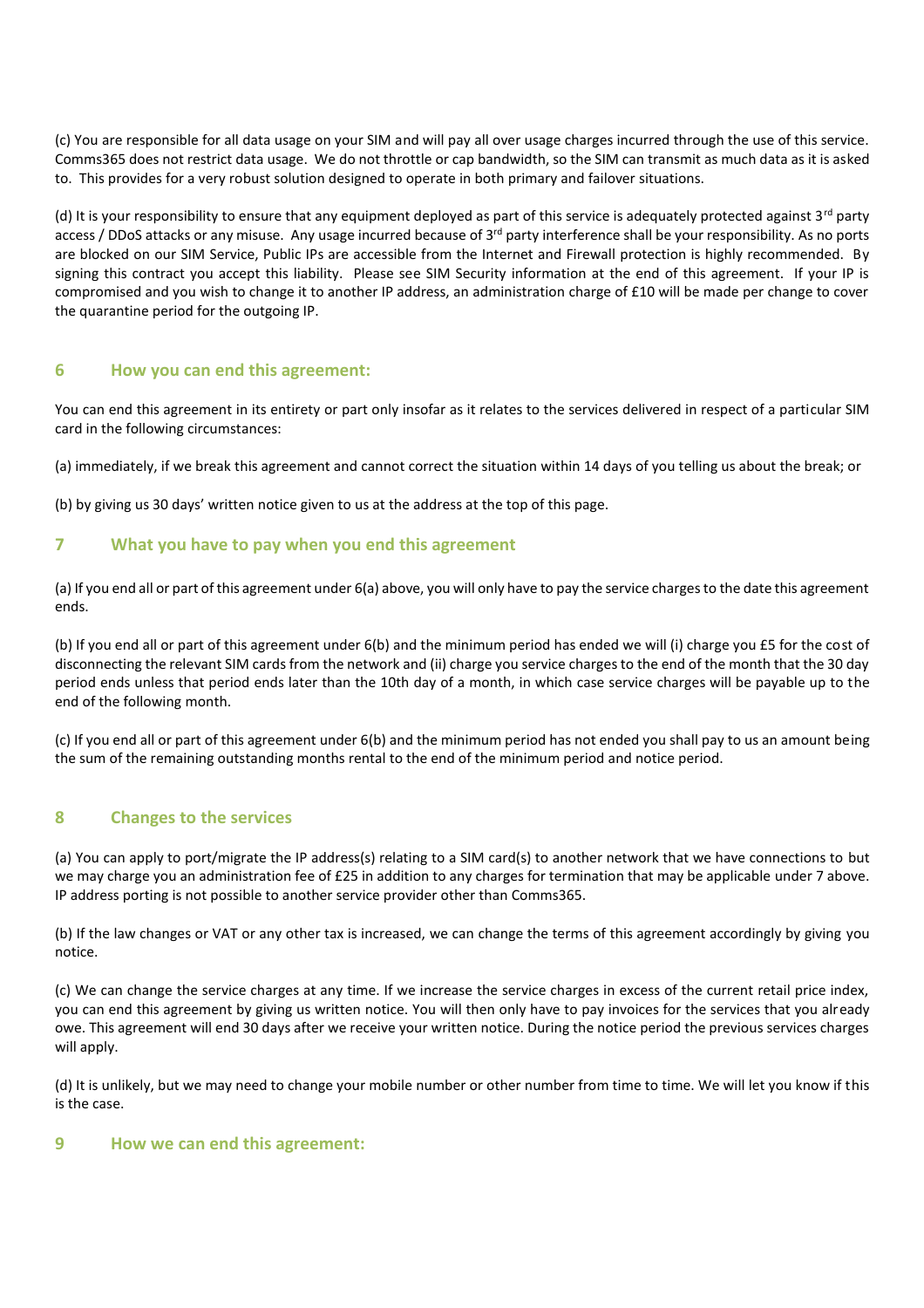(a) We can end this agreement immediately if you become bankrupt, insolvent or go into liquidation or if you enter into a voluntary arrangement or have a receiver or an administrator appointed over any or all of your assets. We do not have to give you notice in these circumstances.

(b) We can also end this agreement: (i) if you break this agreement and do not correct the situation within 14 days of us telling you about the break; (ii) if the network closes down for any reason; (iii) if you give us false information; (iv) you fail to pay for the service on time. Late payment on two or more occasions will result in immediate service suspension.

## **10 What you have to pay when we end this agreement:**

If we end this agreement under 9 (b)(ii), you will only have to pay the service charges you already owe. If we end this agreement for any other reason, you will pay all the charges as if you had ended the agreement under 6(b).

## **11 When we may suspend the service**

We may suspend the service if:

(a) the network fails or if modification or maintenance work is being carried out, or if the network is unavailable for any reason;

(b) if we do not receive full payment on time;

(c) if we think or know your equipment or SIM card(s) is being used fraudulently or illegally or if they have been lost or stolen. If the service is suspended under 11(a) for more than 3 days running, you will not have to pay line rental for that period. If the service is suspended under 11(b) and if you wish to be reconnected, we may require you to pay an administration charge of £30.00 in addition to all arrears.

If the service is suspended under 11(c), you will still have to pay the service charges.

#### **12 Liabilities**

(a) We shall be liable for death or personal injury resulting from our negligence.

(b) We shall not be liable to the you in connection with this contract, whether in contract, tort (including negligence) or otherwise for direct or indirect loss of profit, business, anticipated savings or wasted expenditure or for any indirect or consequential loss, corruption or destruction of data whether or not we were advised or aware of the possibility of such damages, losses or expenses.

(c) Neither we nor you shall be liable to the other for any loss or damage which may be suffered by the other due to any cause beyond its reasonable control including without limitation any act of God, inclement weather, failure or shortage of power supplies, flood, drought, lightning or fire strike, lock-out, trade dispute or labour disturbance, any act or omission of Government, highways authorities, other public telecommunication operators or other competent authority, production or supply of services by third parties

(d) Our aggregate liability (whether in contract or for negligence or breach of statutory duty or otherwise howsoever) to you for any loss or damage of whatsoever nature and howsoever caused shall be limited to and in no circumstances shall exceed a sum equal to one month's billing for the affected Services by us to you based on the average billing for the Services by us to you over the previous 3 months or since the commencement of the Contract if the contract commenced within 3 months of the date of the claim concerned.

(e) We shall only be liable to you for claims made in writing within three months of the date on which you become aware or ought reasonably to have become aware of the grounds of such claims.

14.3 You indemnify Comms365 Limited against any claims or legal proceedings (including damages, costs and expenses) arising solely from your use of the services which are brought or threatened against Comms365 Limited by any third party.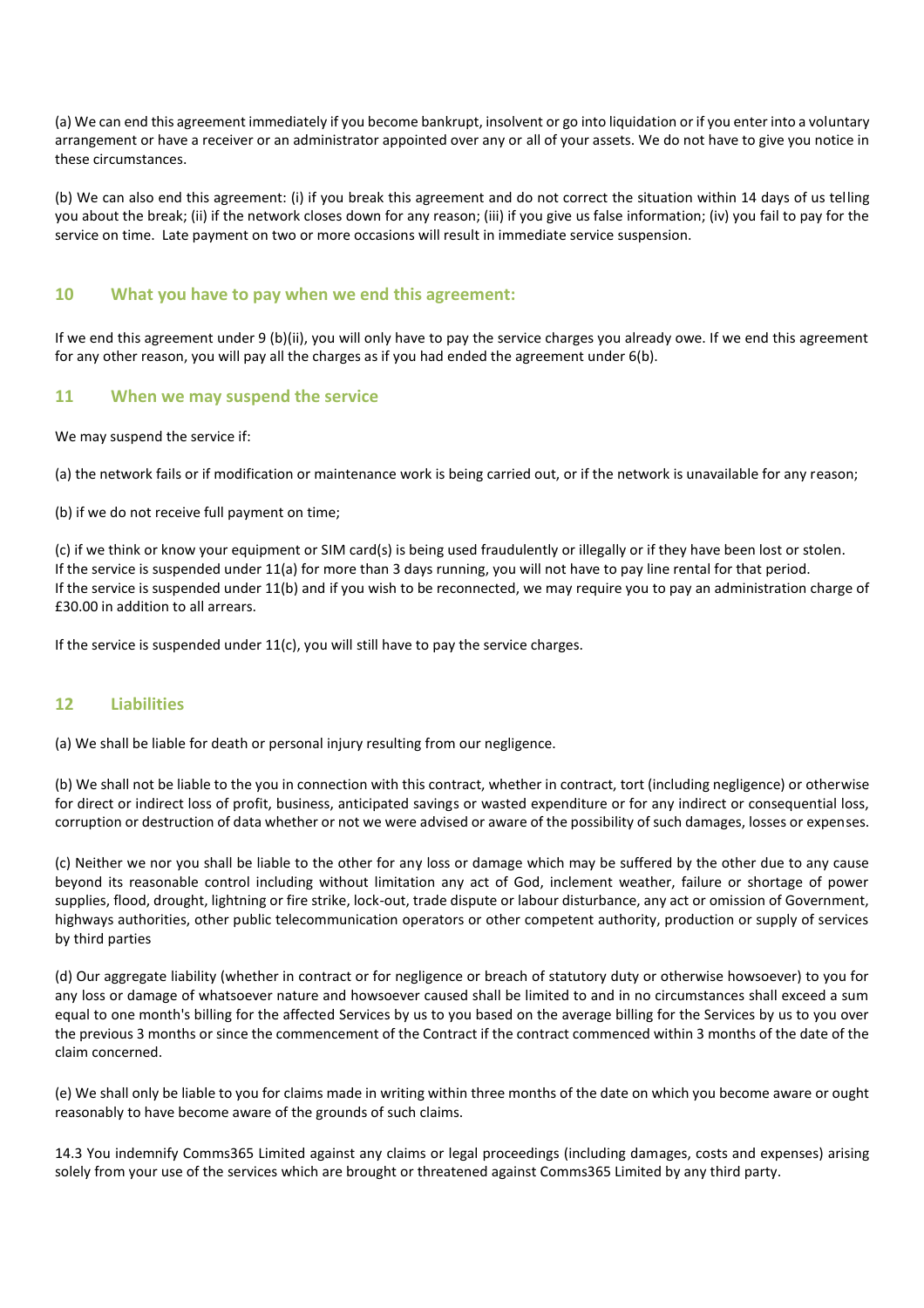## **13. Transferring this agreement**

(a) You may not transfer all or any part of this agreement to anyone else without our consent. This agreement is personal to you but please contact us if you want to transfer your SIM card(s) or equipment to someone else (subject to a satisfactory credit check).

(b) We can transfer all or any part of this agreement to someone else.

## **14. Roaming Charges**

Please note that Networks vary their Roaming charges dependent on location of SIM and whether roaming is on preferred or nonpreferred networks. All SIMs are barred for International Roaming as standard. Please contact us if you would like roaming reinstated and refer to 3(c) for conditions.

If you do require roaming facilities, we may ask for a deposit to cover potential high usage charges.

#### **15 Disputes and the Law**

(a) This agreement is governed by English law. Please contact us should you have any complaint to make regarding the service. If you are not happy with the way we deal with any complaint and you want to take court proceedings, you must do this in England.

#### **Please Read:**

#### **SIM Security and Data Traffic Levels**

Please be aware that all our Fixed IP SIMs have a Public Static IP Address (unless delivered as a Private IP Solution) and are therefore accessible via the Public Internet. The customer is responsible for ensuring the security of any devices and any over allowance usage is subject to overuse charges for which you are fully liable. It is therefore important that sufficient security is in place on your device to prevent unauthorised access.

#### *Improve Router Security to prevent unauthorised traffic (Please note the following are suggestions and not an exhaustive list of checks to perform)*

Please make sure all router/device usernames and passwords are changed from the default credentials provided by the manufacturer. This is extremely important as without it, anyone can gain access to your router by guessing the default credentials.

Some routers have services running by default when they are not necessarily required, these services could potentially cause a security issue.

If not required please ensure that telnet (port 23), SSH (port 22) and any other ports you do not require are closed within your router's settings. Double check your router documentation or speak to your supplier, to ensure these have been disabled correctly.

It is also advisable to change the remote management port of the device to one other than the default (often port 80 by default).

If remote management is not required this function can be disabled.